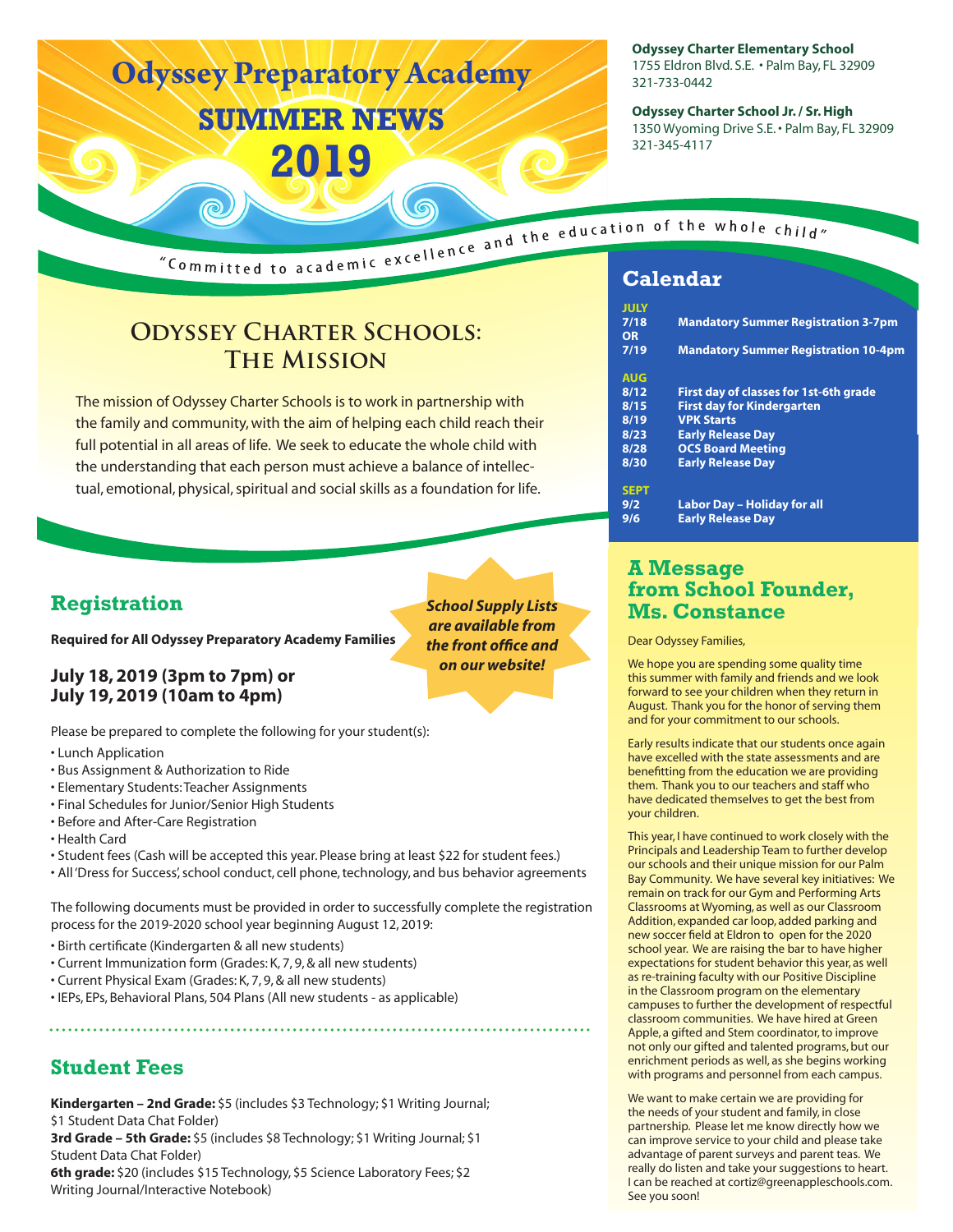

### **Welcome Back from our Principal, Ms. Nolder**

Greetings to our Odyssey Preparatory Academy and Odyssey Charter School Elementary families! We hope you are enjoying your summertime together and are spending time with family and friends. As we prepare for another successful school year together, we'd like to share some of our most recent achievements as one of the top performing schools in the state of Florida!

For the 2018-2019 school year, our Odyssey Preparatory Academy students were 1st in Palm Bay in 6th grade ELA, and 2nd in Palm Bay in 3rd grade Math and 5th grade Science! Our sister school Odyssey Charter School Elementary students were 1st in Palm Bay in 3rd grade Math and 4th grade ELA, and outperformed all traditional public schools in 5th grade Math and 5th grade Science. We are very proud of our students, teachers, faculty, and support staff for their continued efforts. They worked so hard this year! We are excited about the 2019-2020 school year, and we are looking forward to our focus on Differentiation, Mastery and Acceleration, and on expansion of our GATEway (Gifted and Talented) program. We are happy to welcome our new instructional coach, Ms. Marie Cimirro, to our instructional team.

We are also delighted to tell everyone that we are busy preparing for the coming school year and look forward to your student's return. Our team is excited to welcome our Olympian families back to school in August and eager to begin the coming school year!

### **New Team Member**

#### **Instructional Coach – Ms. Marie Cimirro**

Please take a moment and welcome our new Instructional Coach, Ms. Marie Cimirro. Ms. Cimirro comes to us with experience teaching on the west coast of Florida as well as in Brevard County. She is excited to join our Olympian team and is eager to work with and provide support to our excellent teaching staff!



### **Summer Readings**

Students are expected to complete their chosen assignments from the tic-tac-toe board during the summer. All summer reading assignments will be turned in and reviewed during the first two weeks of school. Information

about summer readings for each Odyssey Charter School campus is available at: www.odysseyprepacademy.com.

### **Moving to Jr. Sr. High**

If you are interested in learning more about the Odyssey Charter School Jr. Sr. High School (grades 6-12) check out the Jr./Sr. Newsletter at www.odysseycharterschool.com/news.html

### **Uniform Policy**

All Odyssey students are required to wear a school uniform. Our uniforms can be purchased through our uniform provider: All Uniform Wear - 2585 W. New Haven Ave. (Rte. 192), West Melbourne, FL. 32904 - www.alluniformwear.com , (321) 608-3845 *\* Discount coupons will be available during Summer Registration at all campuses.* 

#### **'Dress for Success' Guidelines: Students can choose from a royal blue or Kelly green OPA t-shirt, polo, or dry-fit shirt, along with black or khaki bottoms.**

• All students are required to wear khaki or black pants, shorts, skirts or 'skorts'. Inappropriately rolling or altering the pants in any way is in direct violation of the dress code. Shorts, skirts and 'skorts' length must be at least mid-thigh.

• Pants, shorts, skirts and 'skorts' that are too big or too tight, as determined by Administration, are not acceptable and will be deemed in violation of the uniform code. Joggers are allowed. Stretch pants, and athletic wear are not allowed. Students may wear solid color leggings under uniform shorts or 'skorts.'

• Belts must always be visibly worn. These belts must be black or brown and fastened securely at waist level. Pants must be worn at waist level. Loosely worn and lowly worn pants are not acceptable.

• Students must wear a collared polo shirt or t-shirt. Student polo's and t-shirts must be solid royal blue or Kelly green. All shirts must bear the School Logo.

• Any attire and/or backpacks with any inappropriate logos or displays are prohibited.

- All hats, scarves, and bandanas are prohibited on school property.
- Shoes must be closed in the back. Flip-flops, slippers, or high heel shoes are prohibited.

• If a student chooses or needs to wear a jacket or sweatshirt due to cold weather, it must be a solid color and in accordance with the schools' uniform guide. **Students may choose solid black, gray, or navy sweatshirts. Jackets that are not in compliance with the uniform policy will be confiscated.** 

### **Bus Transportation**

We would like to welcome Rosie Greer, as our new bus coordinator for our schools. Rosie will be helping with customer service and many other areas of our bus department. Rosie comes to us with many years of experience coordinating bus transportation. If you have any questions, please do not hesitate to contact her at greerr@odysseycharterschool.com.

Odyssey Charter Schools provides bus transportation to students who live between two and four miles from the school – more miles might be allotted as per established bus routes. A bus slip must be completed for families who wish to sign up for bus services. Bus assignments will be available during summer registration. Each student is allowed one designated bus stop. Changes to assigned routes will not be permitted until a new registration form is completed by a parent/guardian with proper ID.

### **School Hours, Arrival, Dismissal and Early Release**

*Please note that our early release dismissals are every Friday.* 

7:30-8:00am 3:00pm 2:40pm

Arrival Time Dismissal Time Early Release Friday